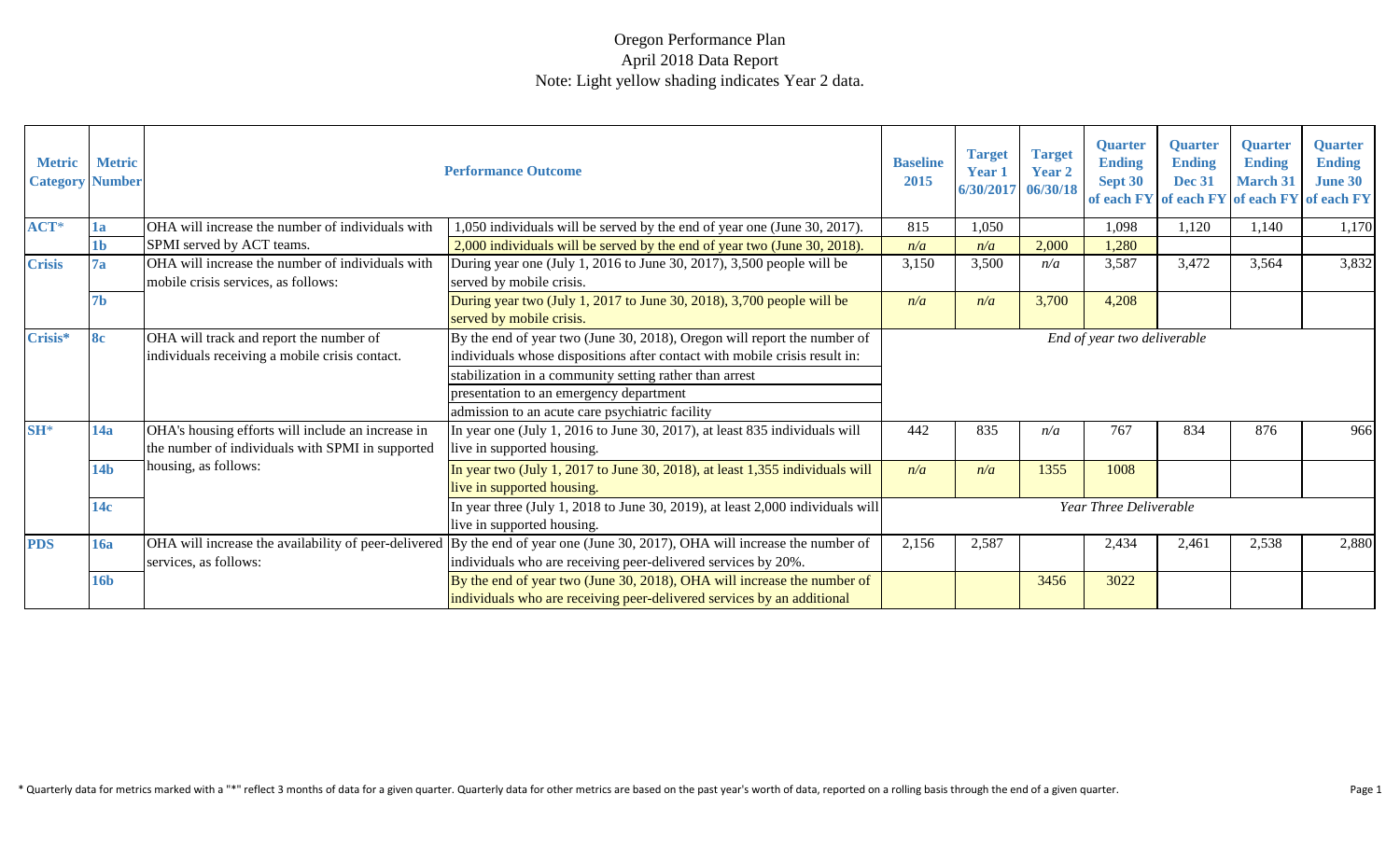| <b>Metric</b><br><b>Category</b> | <b>Metric</b><br><b>Number</b> |                                                                                                               | <b>Performance Outcome</b>                                                                                                                                                                                                 | <b>Baseline</b><br>2015                     | <b>Target</b><br><b>Year 1</b><br>6/30/2017 | <b>Target</b><br>Year 2<br>06/30/18 | <b>Quarter</b><br><b>Ending</b><br>Sept 30<br>of each FY | <b>Quarter</b><br><b>Ending</b><br><b>Dec 31</b><br>of each FY | <b>Quarter</b><br><b>Ending</b><br><b>March 31</b><br>of each FY | <b>Quarter</b><br><b>Ending</b><br><b>June 30</b><br>of each FY |
|----------------------------------|--------------------------------|---------------------------------------------------------------------------------------------------------------|----------------------------------------------------------------------------------------------------------------------------------------------------------------------------------------------------------------------------|---------------------------------------------|---------------------------------------------|-------------------------------------|----------------------------------------------------------|----------------------------------------------------------------|------------------------------------------------------------------|-----------------------------------------------------------------|
| <b>OSH</b>                       | 20a                            | Discharge from OSH will occur as soon as an<br>individual is ready to return to the community, as<br>follows: | By the end of year one (June 30, 2017), 75% of individuals who are Ready<br>to Place/Ready to Transition will be discharged within 30 calendar days of<br>placement on that list.                                          | 51.7%                                       | 75.0%                                       | n/a                                 | 52.8%                                                    | 60.3%                                                          | 59.7%                                                            | 60.90%                                                          |
|                                  | 20 <sub>b</sub>                |                                                                                                               | By the end of year two (June 30, 2018), 85% of individuals who are Ready<br>to Place/Ready to Transition will be discharged within 25 calendar days of<br>placement on that list.                                          | 60.9%                                       | n/a                                         | 85.0%                               | 53.5%                                                    |                                                                |                                                                  |                                                                 |
|                                  | 20c                            |                                                                                                               | By the end of year three (June 30, 2019), 90% of individuals who are<br>Ready to Place/Ready to Transition will be discharged within 20 calendar<br>days of placement on that list.                                        | 57.7%                                       | n/a                                         | n/a                                 |                                                          |                                                                | Year Three Deliverable                                           |                                                                 |
|                                  | 20e                            |                                                                                                               | OSH will track and report discharges that are extended to and occur on the<br>business day following a weekend day or holiday. (FY1)                                                                                       | <b>Baseline</b><br>Not<br>Applicable        | $Measure$<br>without<br>Target              | n/a                                 | $\Omega$                                                 | $\mathfrak{D}$                                                 |                                                                  |                                                                 |
|                                  |                                |                                                                                                               | OSH will track and report discharges that are extended to and occur on the<br>business day following a weekend day or holiday. (FY2)                                                                                       | n/a                                         | n/a                                         | n/a                                 | $\overline{5}$                                           |                                                                |                                                                  |                                                                 |
| <b>OSH</b>                       | 24                             |                                                                                                               | At the end of year one (June 30, 2017), OSH will discharge 90% of<br>individuals within 120 days of admission.(FY1)                                                                                                        | 37.9%                                       | 90.0%                                       | n/a                                 | 41.5%                                                    | 41.7%                                                          | 46.2%                                                            | 46.70%                                                          |
|                                  |                                |                                                                                                               | At the end of year one (June 30, 2017), OSH will discharge 90% of<br>individuals within 120 days of admission.(FY2)                                                                                                        |                                             |                                             | 90.0%                               | 46.5%                                                    |                                                                |                                                                  |                                                                 |
| <b>ACUTE</b>                     | 29a                            |                                                                                                               | By the end of year one, (June 30, 2017), 60% of individuals discharged<br>from an acute care psychiatric facility will receive a warm handoff to a<br>community case manager, peer bridger, or other community provider.   | <b>Baseline</b><br><b>Not</b><br>Applicable | 60%                                         |                                     |                                                          | Not Available                                                  |                                                                  |                                                                 |
|                                  | 29 <sub>b</sub>                |                                                                                                               | By the end of year two, (June 30, 2018), 75% of individuals discharged<br>from an acute care psychiatric facility will receive a warm handoff to a<br>community case manager, peer bridger, or other community provider.   |                                             |                                             | 75.0%                               | pending                                                  |                                                                |                                                                  |                                                                 |
|                                  | 29c                            |                                                                                                               | By the end of year three, (June 30, 2019), 85% of individuals discharged<br>from an acute care psychiatric facility will receive a warm handoff to a<br>community case manager, peer bridger, or other community provider. |                                             |                                             |                                     | Year Three Deliverable                                   |                                                                |                                                                  |                                                                 |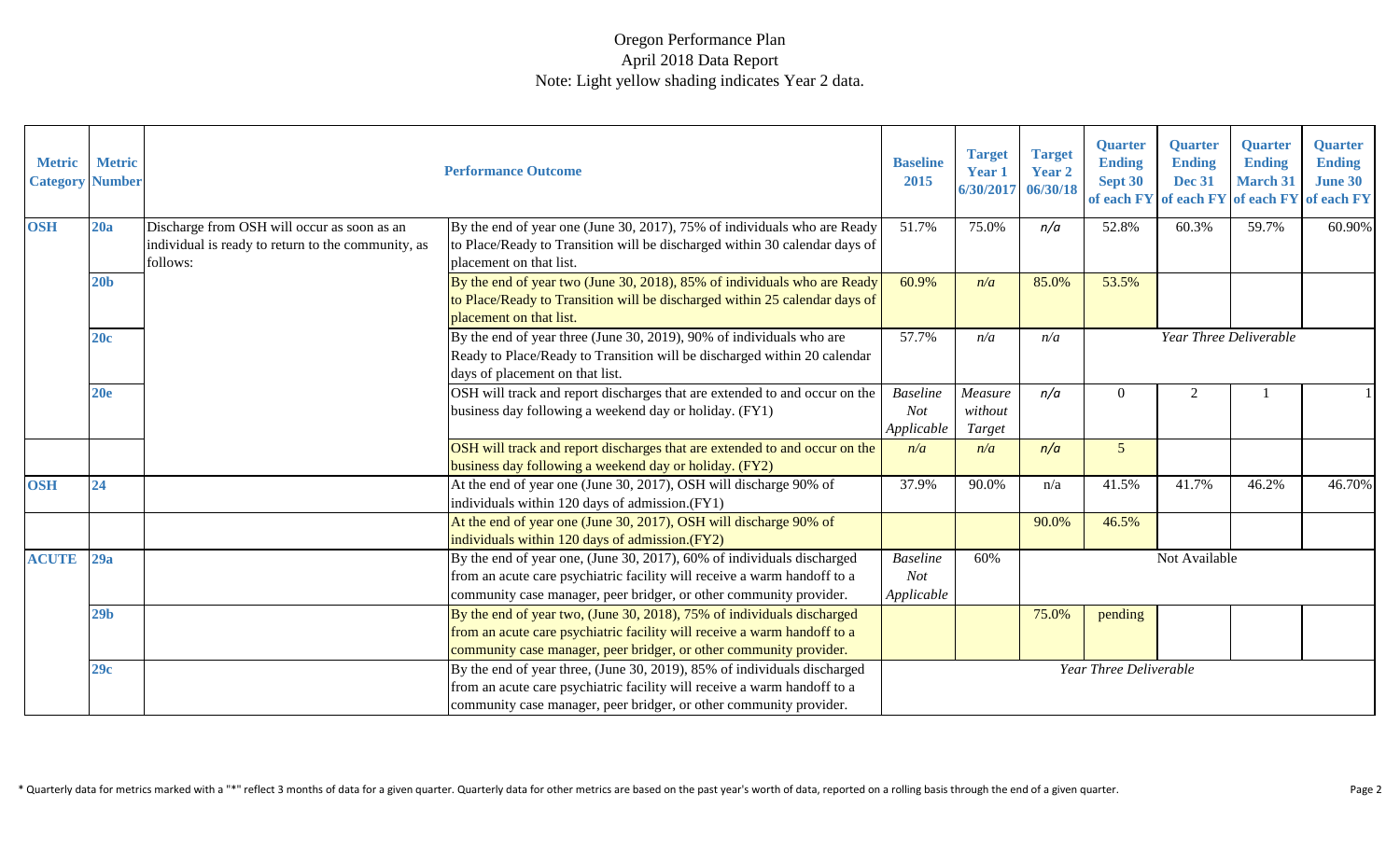| <b>Metric</b><br><b>Category Number</b> | <b>Metric</b> | <b>Performance Outcome</b>                                                                                                                                                             | <b>Baseline</b><br>2015              | <b>Target</b><br><b>Year 1</b><br>6/30/2017 | <b>Target</b><br>Year 2<br>06/30/18          | <b>Quarter</b><br><b>Ending</b><br>Sept 30<br>of each FY of each FY | <b>Quarter</b><br><b>Ending</b><br><b>Dec 31</b> | <b>Quarter</b><br><b>Ending</b><br><b>March 31</b><br>of each FY | <b>Quarter</b><br><b>Ending</b><br><b>June 30</b><br>of each FY |
|-----------------------------------------|---------------|----------------------------------------------------------------------------------------------------------------------------------------------------------------------------------------|--------------------------------------|---------------------------------------------|----------------------------------------------|---------------------------------------------------------------------|--------------------------------------------------|------------------------------------------------------------------|-----------------------------------------------------------------|
| <b>ACUTE</b>                            | 30            | OHA will continue to require that individuals receive a follow up visit<br>with a community mental health provider within 7 days of discharge, and<br>OHA will report this data. (FY1) | 79.4%                                | Measure<br>without<br>Target                |                                              | 71.5%                                                               | 72.0%                                            | 73.0%                                                            | 74.20%                                                          |
|                                         |               | OHA will continue to require that individuals receive a follow up visit<br>with a community mental health provider within 7 days of discharge, and<br>OHA will report this data. (FY2) | n/a                                  | n/a                                         | <b>Measure</b><br>without<br>Target          | 75.7%                                                               |                                                  |                                                                  |                                                                 |
| <b>ACUTE</b>                            | <b>31a</b>    | OHA will monitor and report the 30 day rates of readmission, by acute<br>care psychiatric facility. (FY1)                                                                              | 9.2%                                 | Measure<br>without<br>Target                |                                              | 10.9%                                                               | 11.1%                                            | 10.3%                                                            | 10.60%                                                          |
|                                         |               | OHA will monitor and report the 30 day rates of readmission, by acute<br>care psychiatric facility. (FY2)                                                                              | n/a                                  | n/a                                         | <b>Measure</b><br>without<br>Target          | 11.0%                                                               |                                                  |                                                                  |                                                                 |
|                                         |               | OHA will monitor and report the 180 day rates of readmission, by acute<br>care psychiatric facility. (FY1)                                                                             | 21.3%                                | Measure<br>without<br>Target                |                                              | 22.6%                                                               | 22.6%                                            | 22.7%                                                            | 22.80%                                                          |
|                                         |               | OHA will monitor and report the 180 day rates of readmission, by acute<br>care psychiatric facility. (FY2)                                                                             | n/a                                  | n/a                                         | Measure<br>without<br><b>Target</b>          | 23.8%                                                               |                                                  |                                                                  |                                                                 |
| <b>ACUTE</b>                            | 31b<br>32     | Two or more readmissions to acute care psychiatric hospital in a six month<br>period. (FY1)                                                                                            | <b>Baseline</b><br>Not<br>Applicable | Data for<br>Process<br>Measure              |                                              | Data Not Available                                                  | 346                                              | 280                                                              | 284                                                             |
|                                         |               | Two or more readmissions to acute care psychiatric hospital in a six month<br>period. (FY2)                                                                                            | n/a                                  | n/a                                         | Data for<br><b>Process</b><br><b>Measure</b> | 305                                                                 |                                                  |                                                                  |                                                                 |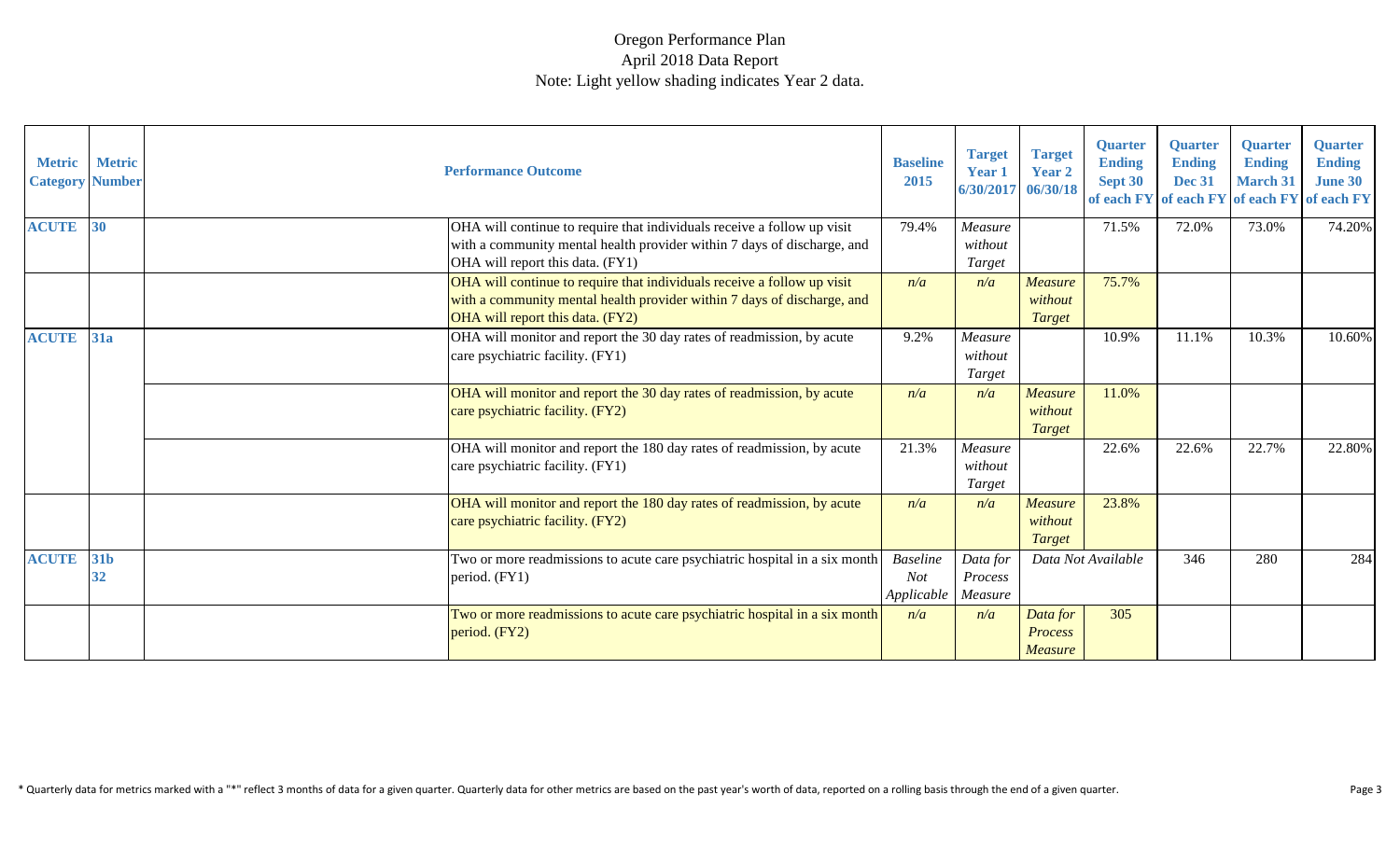| <b>Metric</b><br><b>Category</b> | <b>Metric</b><br><b>Number</b> |                                                                                                                                                                               | <b>Performance Outcome</b>                                                                                                                                                                                                                | <b>Baseline</b><br>2015 | <b>Target</b><br>Year 1<br>6/30/2017 | <b>Target</b><br><b>Year 2</b><br>06/30/18 | <b>Quarter</b><br><b>Ending</b><br>Sept 30 | <b>Quarter</b><br><b>Ending</b><br><b>Dec 31</b><br>of each FY of each FY of each FY | <b>Quarter</b><br><b>Ending</b><br><b>March 31</b> | <b>Quarter</b><br><b>Ending</b><br><b>June 30</b><br>of each FY |
|----------------------------------|--------------------------------|-------------------------------------------------------------------------------------------------------------------------------------------------------------------------------|-------------------------------------------------------------------------------------------------------------------------------------------------------------------------------------------------------------------------------------------|-------------------------|--------------------------------------|--------------------------------------------|--------------------------------------------|--------------------------------------------------------------------------------------|----------------------------------------------------|-----------------------------------------------------------------|
| <b>ACUTE</b>                     | 35                             |                                                                                                                                                                               | OHA will measure the average length of stay of individuals with SPMI in<br>acute care psychiatric facilities, by hospital. (FY1)                                                                                                          | 8.9                     | Measure<br>without<br>Target         |                                            | 9.6                                        | 9.6                                                                                  | 11.0                                               | 11.24                                                           |
|                                  |                                |                                                                                                                                                                               | OHA will measure the average length of stay of individuals with SPMI in<br>acute care psychiatric facilities, by hospital. (FY2)                                                                                                          | n/a                     | n/a                                  | Measure<br>without<br>Target               | 11.5                                       |                                                                                      |                                                    |                                                                 |
|                                  | 35                             |                                                                                                                                                                               | OHA will also report the number of individuals with SPMI in each facility<br>whose length of stay exceeds 20 days. (FY1)                                                                                                                  | 385                     | Measure<br>without<br>Target         |                                            | 435                                        | 423                                                                                  | 459                                                | 475                                                             |
|                                  |                                |                                                                                                                                                                               | OHA will also report the number of individuals with SPMI in each facility<br>whose length of stay exceeds 20 days. (FY2)                                                                                                                  | n/a                     | n/a                                  | Measure<br>without<br>Target               | 534                                        |                                                                                      |                                                    |                                                                 |
| <b>ED</b>                        | 40a                            | OHA will reduce recidivism to emergency<br>departments for the psychiatric purposes, by taking<br>the following steps:                                                        | OHA will monitor the number of individuals with SPMI with two or more<br>readmissions to an emergency department for psychiatric reasons in a six<br>month period, by CCO (previously stated by hospital). (FY1)                          | 1,067                   | Measure<br>without<br>Target         |                                            | 924                                        | 919                                                                                  | 865                                                | 834                                                             |
|                                  |                                |                                                                                                                                                                               | OHA will monitor the number of individuals with SPMI with two or more<br>readmissions to an emergency department for psychiatric reasons in a six<br>month period, by CCO (previously stated by hospital). (FY2)                          | n/a                     | n/a                                  | Measure<br>without<br>Target               | 828                                        |                                                                                      |                                                    |                                                                 |
| <b>ED</b>                        | 41a                            | OHA will reduce the rate of visits to general<br>emergency departments by individuals with SPMI                                                                               | By the end of year one (June 30, 2017), there will be a $10\%$ reduction from<br>the baseline.                                                                                                                                            | 1.5                     | 1.4                                  |                                            | 2.0                                        | 2.1                                                                                  | 2.0                                                | 2.0                                                             |
|                                  | 41 <sub>b</sub>                | for mental health reasons, as follows:<br>(excludes Unity)                                                                                                                    | By the end of year two (June 30, 2018), there will be a $20\%$ reduction<br>from the baseline.                                                                                                                                            | n/a                     | n/a                                  | 1.3                                        | 1.97                                       |                                                                                      |                                                    |                                                                 |
| <b>ED</b>                        | 43                             | OHA is working with hospitals to determine a<br>strategy for collecting data regarding individuals<br>with SPMI who are in emergency departments for<br>longer than 23 hours. | OHA will begin reporting this information in July 2017, and will provide<br>data by quarter thereafter. OHA will report this information by region.<br>OHA will pursue efforts to encourage reporting on a hospital-by-hospital<br>basis. |                         |                                      |                                            | Not Available                              |                                                                                      |                                                    |                                                                 |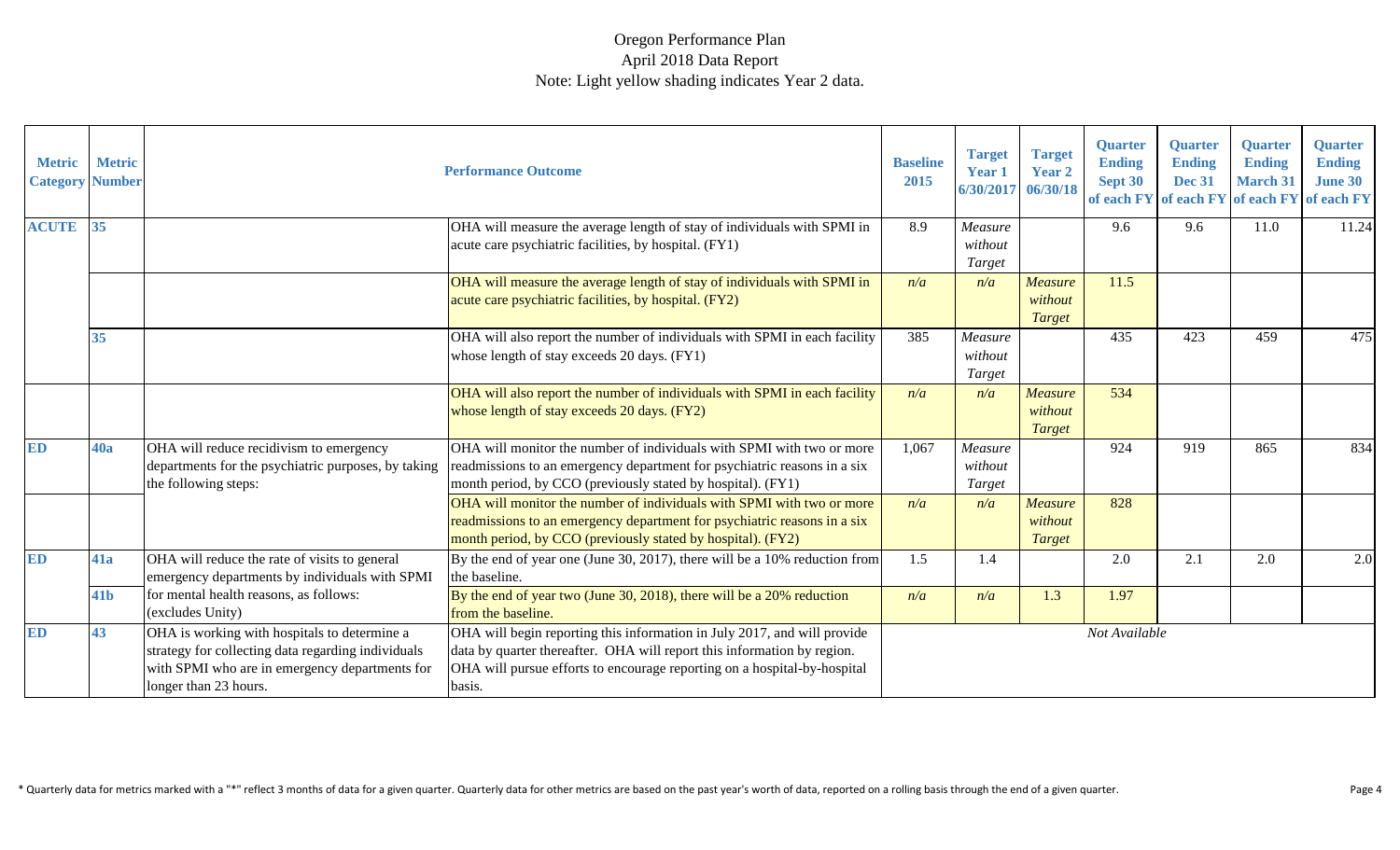| <b>Metric</b><br><b>Category Number</b> | <b>Metric</b>    |                                                                                                                                                                      | <b>Performance Outcome</b>                                                                                                                                                                                                                                                      | <b>Baseline</b><br>2015              | <b>Target</b><br><b>Year 1</b><br>6/30/2017 | <b>Target</b><br><b>Year 2</b><br>06/30/18 | <b>Quarter</b><br><b>Ending</b><br>Sept 30<br>of each FY of each FY | <b>Ouarter</b><br><b>Ending</b><br><b>Dec 31</b> | <b>Ouarter</b><br><b>Ending</b><br><b>March 31</b> | <b>Quarter</b><br><b>Ending</b><br><b>June 30</b><br>of each FY of each FY |
|-----------------------------------------|------------------|----------------------------------------------------------------------------------------------------------------------------------------------------------------------|---------------------------------------------------------------------------------------------------------------------------------------------------------------------------------------------------------------------------------------------------------------------------------|--------------------------------------|---------------------------------------------|--------------------------------------------|---------------------------------------------------------------------|--------------------------------------------------|----------------------------------------------------|----------------------------------------------------------------------------|
| $SE*$                                   | 45a              |                                                                                                                                                                      | The number of individuals with SPMI who receive supported employment<br>services who are employed in competitive integrated employment (FY1)                                                                                                                                    | <b>Baseline</b><br>Not<br>Applicable | Measure<br>without<br>Target                |                                            | 680                                                                 | 697                                              | 628                                                | 757                                                                        |
|                                         |                  |                                                                                                                                                                      | The number of individuals with SPMI who receive supported employment<br>services who are employed in competitive integrated employment (FY2)                                                                                                                                    | n/a                                  | n/a                                         | <b>Measure</b><br>without<br><b>Target</b> | 749                                                                 |                                                  |                                                    |                                                                            |
| $SE*$                                   | 45 <sub>b</sub>  |                                                                                                                                                                      | The number of individuals with SPMI who no longer receive supported<br>employment services and are employed without currently receiving<br>supportive services from a supported employment specialist (but who may   Applicable<br>rely upon natural and other supports). (FY1) | <b>Baseline</b><br>Not               | Measure<br>without<br>Target                |                                            | 114                                                                 | 115                                              | 164                                                | 110                                                                        |
|                                         |                  |                                                                                                                                                                      | The number of individuals with SPMI who no longer receive supported<br>employment services and are employed without currently receiving<br>supportive services from a supported employment specialist (but who may<br>rely upon natural and other supports). (FY2)              | n/a                                  | n/a                                         | <b>Measure</b><br>without<br>Target        | 121                                                                 |                                                  |                                                    |                                                                            |
| <b>SRTF</b>                             | 49b(i)           | committed individuals in secure residential                                                                                                                          | OHA will seek to reduce the length of stay of civilly $\vert$ By the end of year one (June 30, 2017), there will be a 10% reduction from<br>the baseline. (Mean)                                                                                                                | 638.0                                | 574.2                                       |                                            | 409.                                                                | 552.8                                            | 543.5                                              | 553                                                                        |
|                                         | 49 <b>b</b> (ii) | treatment facilities, as follows:                                                                                                                                    | By the end of year two (June 30, 2018), there will be a 20% reduction<br>from the baseline.                                                                                                                                                                                     |                                      |                                             | 510.2                                      | 449.7                                                               |                                                  |                                                    |                                                                            |
| <b>SRTF</b>                             | 49c              | OHA will regularly report on the number of civilly<br>committed individuals in SRTFs, their lengths of<br>stay, and the number of individuals who are<br>discharged. | Starting with year two of this Plan (July 1, 2017), OHA will collect data<br>identifying the type of, and the placement to which they are discharged.                                                                                                                           |                                      |                                             |                                            |                                                                     |                                                  |                                                    |                                                                            |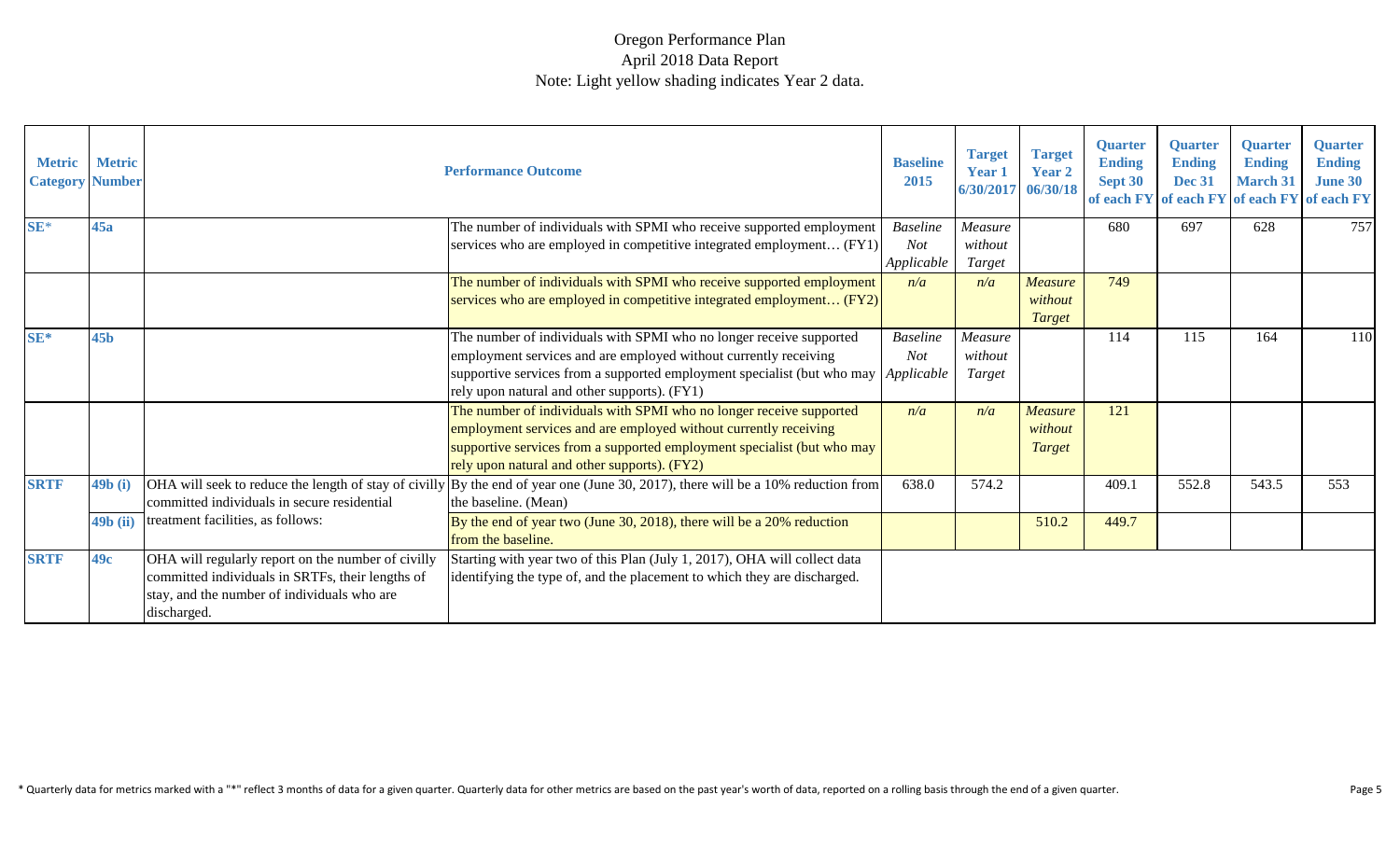| <b>Metric</b><br><b>Category Number</b> | <b>Metric</b> |                                                                                                                                                                               | <b>Performance Outcome</b>                                                                                                                    | <b>Baseline</b><br>2015                     | <b>Target</b><br>Year 1<br>6/30/2017 | <b>Target</b><br><b>Year 2</b><br>06/30/18 | <b>Quarter</b><br><b>Ending</b><br>Sept 30 | <b>Quarter</b><br><b>Ending</b><br><b>Dec 31</b> | <b>Quarter</b><br><b>Ending</b><br><b>March 31</b> | <b>Quarter</b><br><b>Ending</b><br><b>June 30</b><br>of each FY of each FY of each FY of each FY |
|-----------------------------------------|---------------|-------------------------------------------------------------------------------------------------------------------------------------------------------------------------------|-----------------------------------------------------------------------------------------------------------------------------------------------|---------------------------------------------|--------------------------------------|--------------------------------------------|--------------------------------------------|--------------------------------------------------|----------------------------------------------------|--------------------------------------------------------------------------------------------------|
| $\text{CID*}$                           | 52a           | OHA will work to decrease the number of<br>individuals with serious and persistent mental<br>illness who are arrested or admitted to jail based on                            | OHA will continue to report the number of individuals with SPMI<br>receiving jail diversion services. (FY1)                                   | <b>Baseline</b><br><b>Not</b><br>Applicable | Measure<br>without<br>Target         |                                            | 1,553                                      | 1,610                                            | 1,736                                              | 2,499                                                                                            |
|                                         | strategies:   | a mental health reason, by engaging in the following <mark>OHA will continue to report the number of individuals with SPMI</mark><br>receiving jail diversion services. (FY2) | n/a                                                                                                                                           | n/a                                         | Measure<br>without<br><b>Target</b>  | 1,822                                      |                                            |                                                  |                                                    |                                                                                                  |
|                                         | 52a           |                                                                                                                                                                               | OHA will continue to report the number of reported diversions. (Pre-<br>Booking) (FY1)                                                        | <b>Baseline</b><br>Not<br>Applicable        | Measure<br>without<br>Target         |                                            | 284                                        | 385                                              | 346                                                | 515                                                                                              |
|                                         |               |                                                                                                                                                                               | OHA will continue to report the number of reported diversions. (Pre-<br>Booking) (FY2)                                                        | n/a                                         | n/a                                  | <b>Measure</b><br>without<br><b>Target</b> | 356                                        |                                                  |                                                    |                                                                                                  |
|                                         | 52a           |                                                                                                                                                                               | OHA will continue to report the number of reported diversions. (Post-<br>Booking) (FY1)                                                       | <b>Baseline</b><br><b>Not</b><br>Applicable | Measure<br>without<br>Target         |                                            | 1,269                                      | 1,225                                            | 1,390                                              | 1,984                                                                                            |
|                                         |               |                                                                                                                                                                               | OHA will continue to report the number of reported diversions. (Post-<br>Booking) (FY2)                                                       | n/a                                         | n/a                                  | <b>Measure</b><br>without<br>Target        | 1,466                                      |                                                  |                                                    |                                                                                                  |
|                                         | 52d           |                                                                                                                                                                               | As of July 2016, OHA will track arrests of individuals with SPMI who are<br>enrolled in services and will provide data by quarter thereafter. | <b>Baseline</b><br><b>Not</b><br>Applicable |                                      |                                            |                                            | Data Not Available                               |                                                    |                                                                                                  |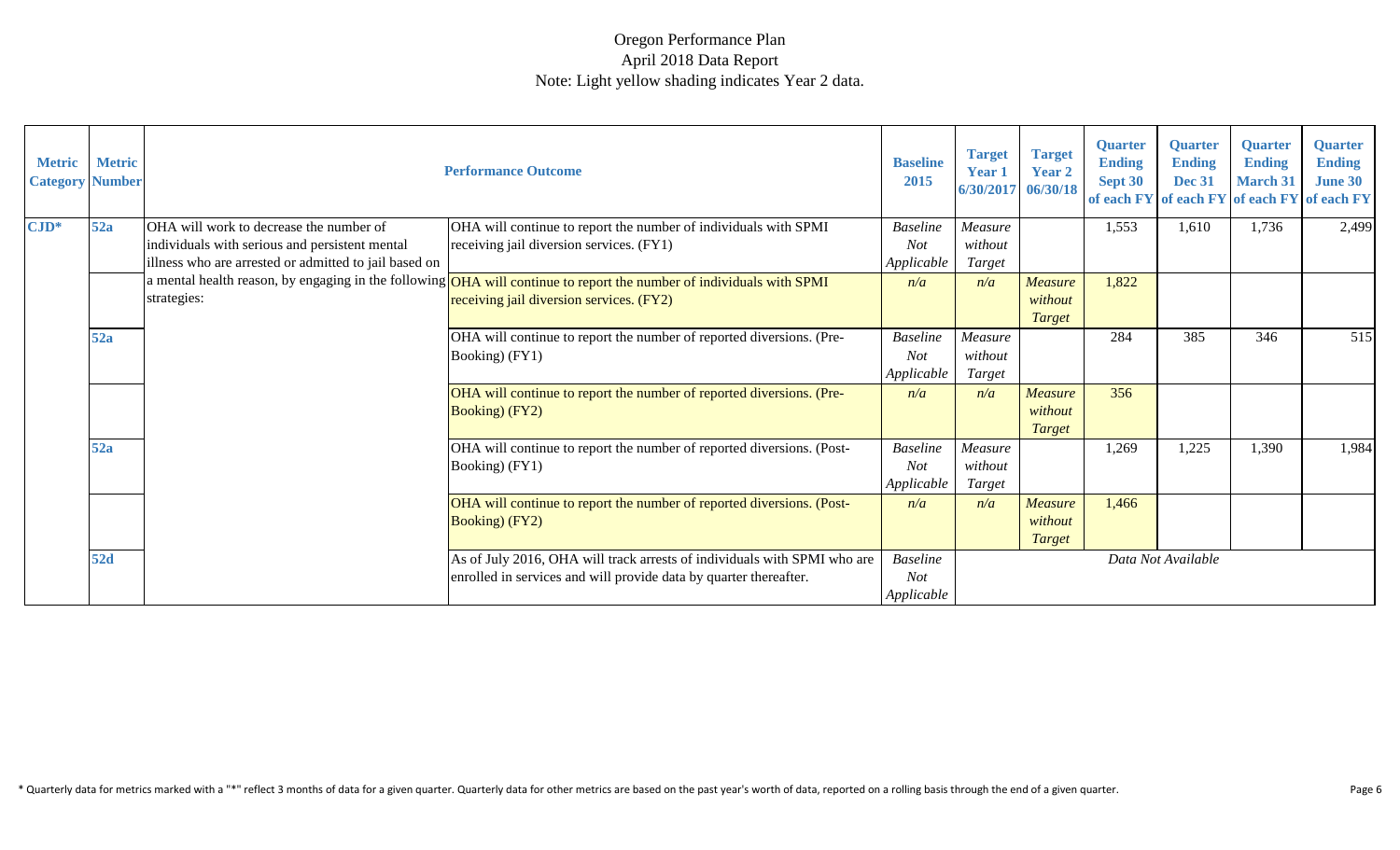### **Rates of Readmission by Acute Care Facility (31a-b)**

## **2017 Q3 (October 1, 2016 – September 30, 2017)**

| <b>Acute Care Psychiatric Hospital</b>                        | <b>Location</b> | $30$ -day | <b>180-day</b> |
|---------------------------------------------------------------|-----------------|-----------|----------------|
| <b>Asante Rogue Regional Medical Center</b><br>(Rogue Valley) | Medford         | 10.1%     | 23.3%          |
| Bay Area Hospital                                             | Coos Bay        | 11.1%     | 25.1%          |
| Good Samaritan Regional Medical Center                        | Corvallis       | 6.9%      | 18.7%          |
| *Unity/Legacy Emmanuel Medical Center                         | Portland        | 12.3%     | 23.6%          |
| *Legacy Good Samaritan Medical Center                         | Portland        | 5.9%      | 19.0%          |
| *Oregon Health Sciences University                            | Portland        | 6.7%      | 12.4%          |
| Peace Health - Sacred Heart Medical Center                    | Eugene          | 8.0%      | 22.6%          |
| *Portland Adventist Medical Center                            | Portland        | 11.0%     | 25.4%          |
| <b>Providence Portland Medical Center</b>                     | Portland        | 11.5%     | 25.1%          |
| Providence St. Vincent Medical Center                         | Portland        | 13.9%     | 27.3%          |
| Salem Hospital                                                | Salem           | 9.5%      | 20.6%          |
| <b>St Charles Health System Sage View</b>                     | Bend            | 10.2%     | 21.3%          |
| <b>UBH</b> of Oregon (Cedar Hills)                            | Portland        | 17.5%     | 33.6%          |

\*Acute Care Psychiatric Facilities noted above will be closing their psychiatric units and transferring that capacity to Unity Center for Behavioral Health, effective January 1, 2017.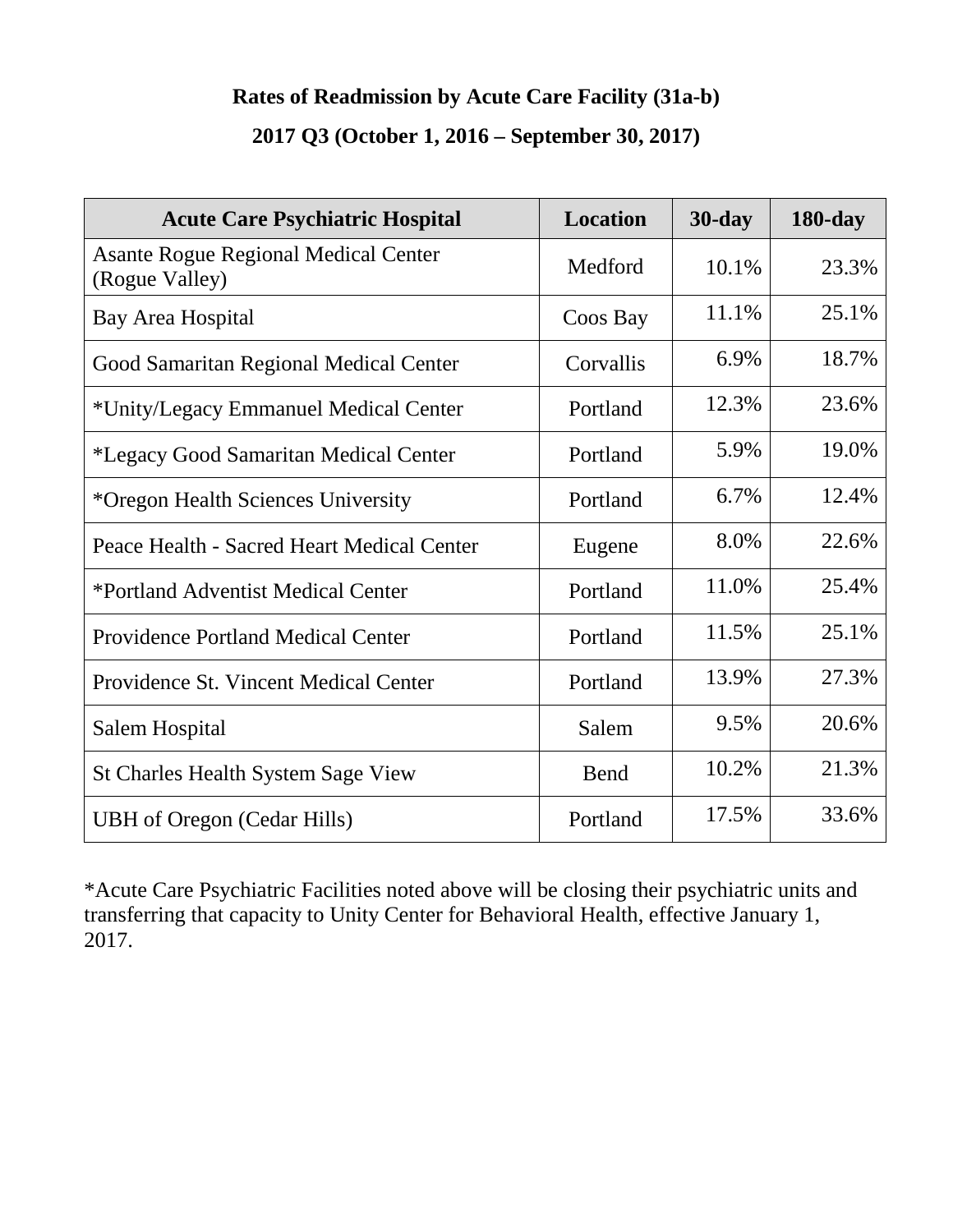## **Average Length of Stay in Acute Care Facilities, by Facility (35) 2017 Q3 (October 1, 2016 – September 30, 2017)**

| <b>Acute Care Psychiatric Hospital</b>                        | <b>Location</b> | <b>Average</b><br>Length<br>of Stay | <b>Number of</b><br><b>Individuals</b><br>whose<br>Length of<br><b>Stay</b><br>exceeds 20<br>days |
|---------------------------------------------------------------|-----------------|-------------------------------------|---------------------------------------------------------------------------------------------------|
| <b>Asante Rogue Regional Medical Center</b><br>(Rogue Valley) | Medford         | 10.1                                | 34                                                                                                |
| <b>Bay Area Hospital</b>                                      | Coos Bay        | 6.6                                 | 8                                                                                                 |
| <b>Good Samaritan Regional Medical Center</b>                 | Corvallis       | 14.7                                | 49                                                                                                |
| *Unity/Legacy Emmanuel Medical Center                         | Portland        | 14.6                                | 139                                                                                               |
| *Legacy Good Samaritan Medical Center                         | Portland        | 9.1                                 | 8                                                                                                 |
| *Oregon Health Sciences University                            | Portland        | 10.2                                | 11                                                                                                |
| Peace Health - Sacred Heart Medical Center                    | Eugene          | 12.4                                | 63                                                                                                |
| *Portland Adventist Medical Center                            | Portland        | 13.3                                | 29                                                                                                |
| <b>Providence Portland Medical Center</b>                     | Portland        | 12.0                                | 63                                                                                                |
| Providence St. Vincent Medical Center                         | Portland        | 9.7                                 | 44                                                                                                |
| <b>Salem Hospital</b>                                         | Salem           | 12.5                                | 43                                                                                                |
| <b>St Charles Health System Sage View</b>                     | Bend            | 7.8                                 | 19                                                                                                |
| <b>UBH</b> of Oregon (Cedar Hills)                            | Portland        | 11.2                                | 24                                                                                                |

\*Acute Care Psychiatric Facilities noted above will be closing their psychiatric units and transferring that capacity to Unity Center for Behavioral Health, effective January 1, 2017.